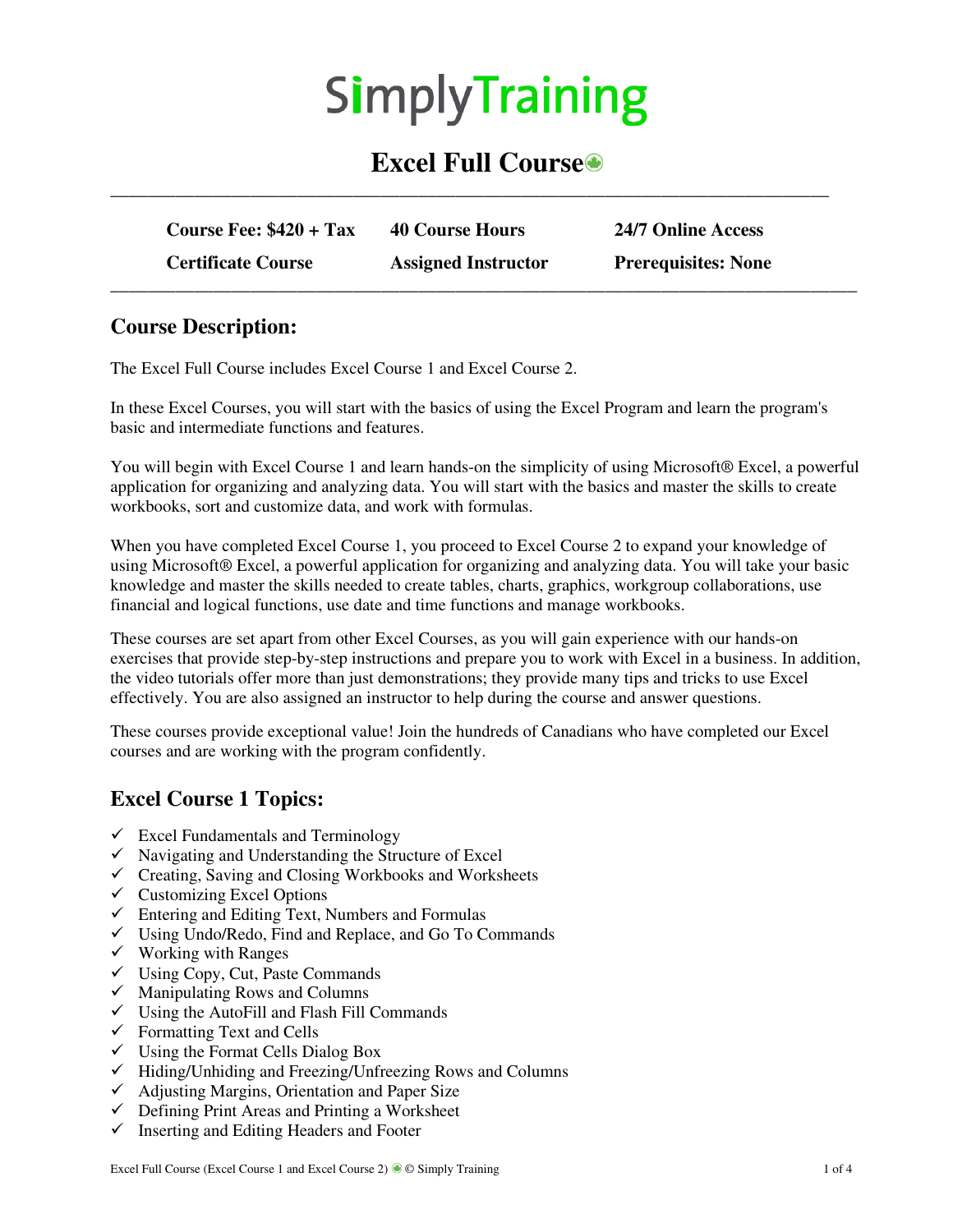# **SimplyTraining**

- $\checkmark$  Understanding Relative, Absolute and Mixed References
- $\checkmark$  Using the AutoSum Command
- $\checkmark$  Using the Insert Function Command for Basic Commands
- $\checkmark$  Modifying Worksheets and Workbooks
- $\checkmark$  Copying, Renaming, Grouping and Repositioning Worksheets
- $\checkmark$  Adding and Deleting Worksheets
- $\checkmark$  Changing Worksheet Tab Colours
- Using 3D Referencing in Formulas

### **Excel Course 2 Topics:**

- $\checkmark$  Excel Terminology
- $\checkmark$  Creating, Entering and Formatting Tables
- $\checkmark$  Inserting and Deleting Rows and Columns in a Table
- $\checkmark$  Totalling and Sorting Data in a Table
- $\checkmark$  Using Auto Filter and Creating Custom Filters
- $\checkmark$  Converting a Table into a Range
- $\checkmark$  Creating, Moving and Resizing Charts
- $\checkmark$  Formatting Chart Layouts, Styles, Text, and Elements
- $\checkmark$  Changing Chart Types
- $\checkmark$  Customizing Axis
- $\checkmark$  Creating Advanced Charts: Pie, Maps, Funnels
- $\checkmark$  Moving Charts to Different Worksheets
- $\checkmark$  Saving Chart Templates
- $\checkmark$  Using and Customizing Sparklines
- $\checkmark$  Inserting Pictures, Shapes, Icons and 3D Models into a Worksheet
- $\checkmark$  Inserting WordArt and SmartArt
- $\checkmark$  Taking a Screenshot in Excel
- $\checkmark$  Inserting Simple and Complex Equations
- $\checkmark$  Introduction to Logical and Financial Functions
- $\checkmark$  Using IF, Nested IF and IFS Functions
- $\checkmark$  Using AND and OR Functions
- $\checkmark$  Using PMT, FV, and PV functions
- $\checkmark$  Using the Auto Calculate feature
- $\checkmark$  Introduction to Date and Time Functions
- Adding and Subtracting Dates
- $\checkmark$  Calculating Time Intervals
- $\checkmark$  Emailing a Workbook
- $\checkmark$  Converting Worksheets to Webpages
- $\checkmark$  Inserting Hyperlinks and Comments
- $\checkmark$  Creating, Editing and Using Workbook Templates
- $\checkmark$  Showing and Hiding Workbook Elements
- $\checkmark$  Creating a Workspace
- $\checkmark$  Comparing Workbooks Side by Side
- $\checkmark$  Saving Workbooks in Multiple File Formats
- $\checkmark$  Using Data Consolidation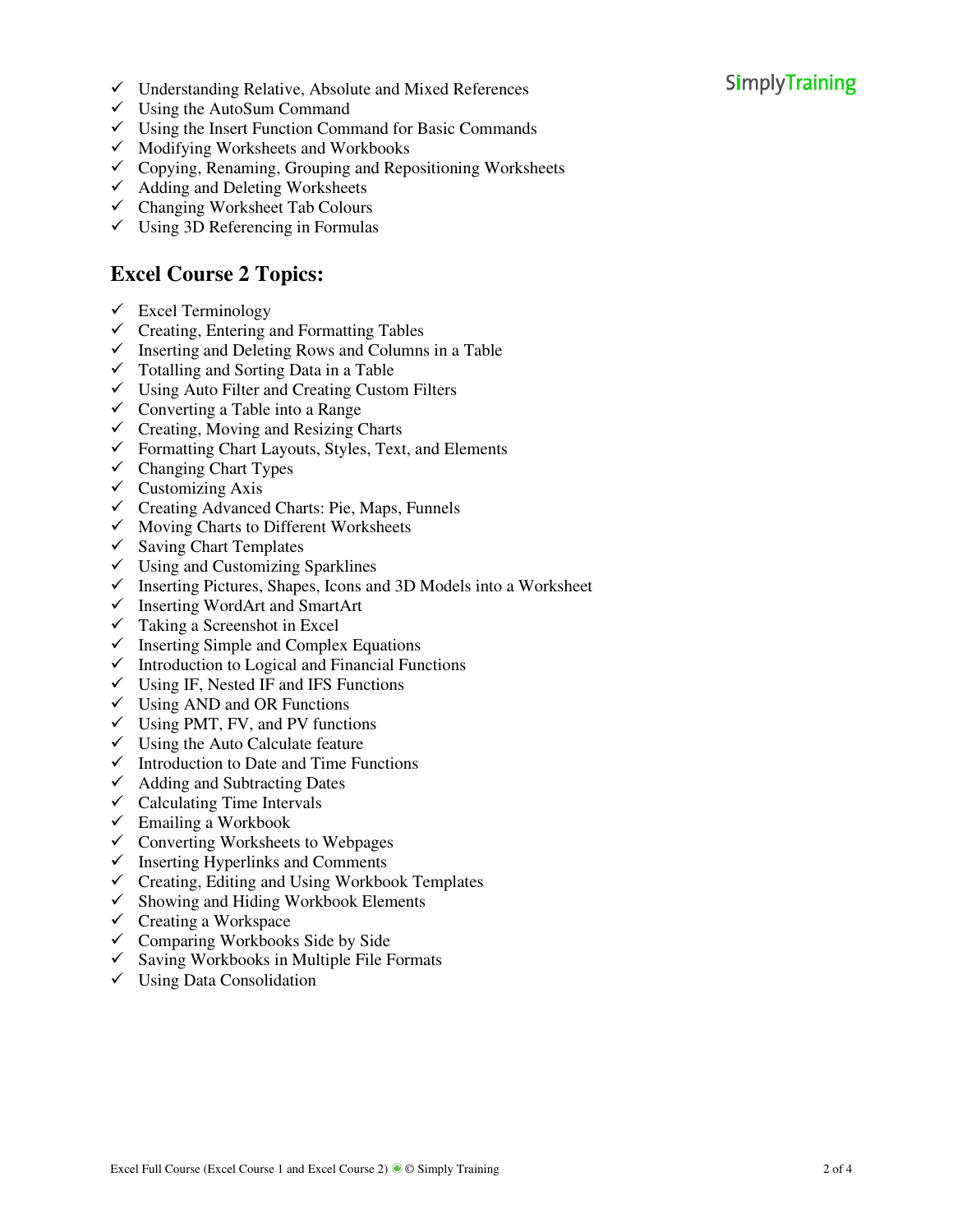# **The Course Includes:**

- Getting Started Guides, Course Outlines and Syllabus
- Assigned instructor for support and questions
- Excel Course 1 and 2 Manuals (online to print)
- Excel Course 1 and 2 video tutorials
- Excel Course1 and 2 exercises
- Excel Course 1 and 2 quizzes
- Access for six (6) consecutive months to course materials, 24/7, anytime from anywhere
- Final Exercise
- Certificate upon completion

**Note:** Students must have the Excel Program installed on their computer. Simply Training does not provide the Excel Program; system and equipment requirements are listed below.

#### **Course Requirements and FAQ:**

**What are the prerequisites?** The Excel Full course starts with Excel Course 1, a beginner's course; no prerequisites are required. However, students must have a basic working knowledge of the Windows Operating System.

**Who should take this course?** These Excel Courses are open to anyone who wants to learn and use the Excel Program proficiently at a basic and intermediate level.

**When can I get started?** Our courses are on-demand, and you can start anytime, today or when your schedule permits.

**How do courses work?** Once registered, you receive a welcome email with your account login to access the course student's page to get started. The course lessons are laid out in an easy step-by-step format, with a Getting Started Guide, a Course Outline and Syllabus. Lessons have materials of a manual, videos, exercises and a short check your knowledge quiz.

**Where can I access the course from?** This course is online and can be accessed 24/7 from anywhere using a computer with an internet connection.

**How long does the course take?** The Excel Course 1 is estimated at 20-course hours, and the Excel Course 2 is estimated at 20-course hours (40 hours total); the estimated time includes reading course materials, viewing videos, completing exercises and quizzes and completing the final exercise.

Both course access is for six (6) months, and your login automatically expires on the assigned expiry date. You will complete the 40-course hours within six (6) months. Course completion is at the discretion of the registered student.

**How Do the Video Tutorials Work?** The video tutorials are streamed and are accessed only from the course student's page. Videos are easy to view; you can watch them multiple times to assist in learning at your pace.

**Which Excel Programs does this course use and apply to?** You must have the Full Licensed Excel Program; Excel 2013, 2016, 2019 and Office 365.

**Note:** You cannot use any Excel "Free" or "Starter" Program Versions or "Web App" Excel programs for this course.